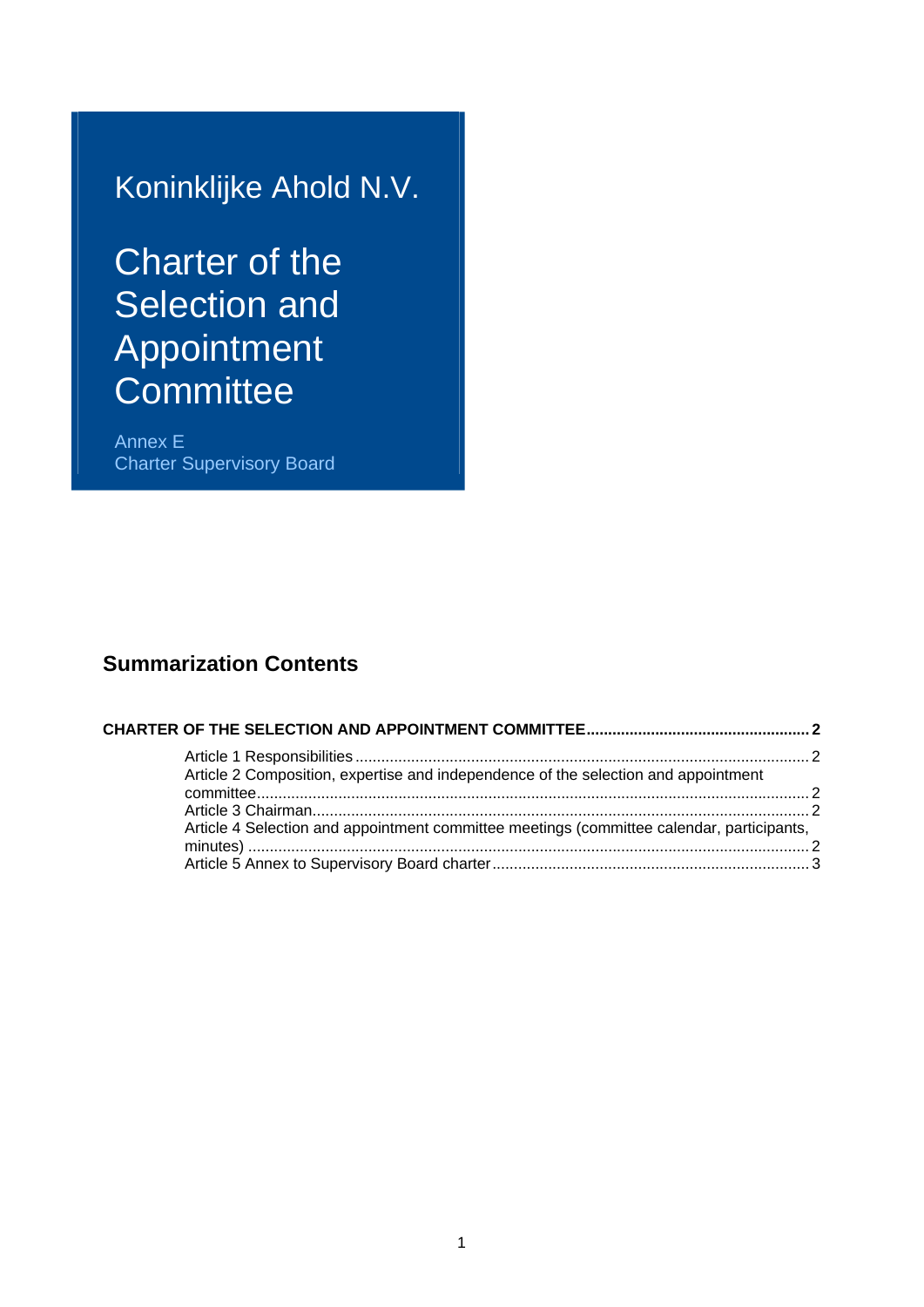#### <span id="page-1-0"></span>**Charter of the Selection and Appointment Committee**

This charter was prepared on 26 January 2004 on the basis of article 5.2. of the charter of the supervisory board, and last amended as per January 4, 2010 by the Supervisory Board.

#### **Article 1 Responsibilities**

1.1. Notwithstanding article 5.1 of the charter of the supervisory board, the selection and appointment committee shall be responsible for advising the supervisory board in relation to any if the responsibilities and proposed resolutions as referred to in article 1.2.

1.2. The responsibilities of the selection and appointment committee shall include:

- a. preparing the selection criteria and appointment procedures for members of the company's supervisory board and the executive board;
- b. periodically evaluating the scope and composition of the executive board and supervisory board, and proposing the profile of the supervisory board in relation thereto;
- c. periodically evaluating the functioning of individual members of the executive board and supervisory board and reporting the results thereof to the supervisory board;
- d. proposing the (re-)appointments of members of the company's executive board and supervisory board;
- e. supervising the policy of the executive board in relation to the selection and appointment criteria for senior management;
- f. periodically evaluating the company's corporate governance and reporting the results thereof to the supervisory board.

1.3. The selection and appointment committee shall prepare and publish a report of its deliberations and findings.

#### **Article 2**

#### **Composition, expertise and independence of the selection and appointment committee**

2.1 The selection and appointment committee shall consist of a minimum of three members.

2.2 Without prejudice to article 3.3 of the charter of the supervisory board, the following requirements must be observed in composing the selection and appointment committee:

- a. all of its members must be independent within the meaning of article 3.4 of the supervisory board charter, with the exception of no more than one member, provided such member shall not chair the remuneration committee;
- b. none of its members, with the exception of no more than one person, are (simultaneously) member of the managing board of any listed company other than the company.

#### **Article 3 Chairman**

3.1 Subject to article 2 of this charter, the supervisory board shall appoint one of the committee members as chairman.

3.2 The chairman shall be primarily responsible for the proper functioning of the selection and appointment committee. He/she shall act as the spokesperson of the selection and appointment committee and shall be the main contact for the supervisory board.

#### **Article 4**

#### **Selection and appointment committee meetings (committee calendar, participants, minutes)**

4.1 The selection and appointment committee will meet at least once a year and whenever one or more of its members have requested a meeting. Selection and appointment committee meetings are generally held at the offices of the company, but may also take place elsewhere.